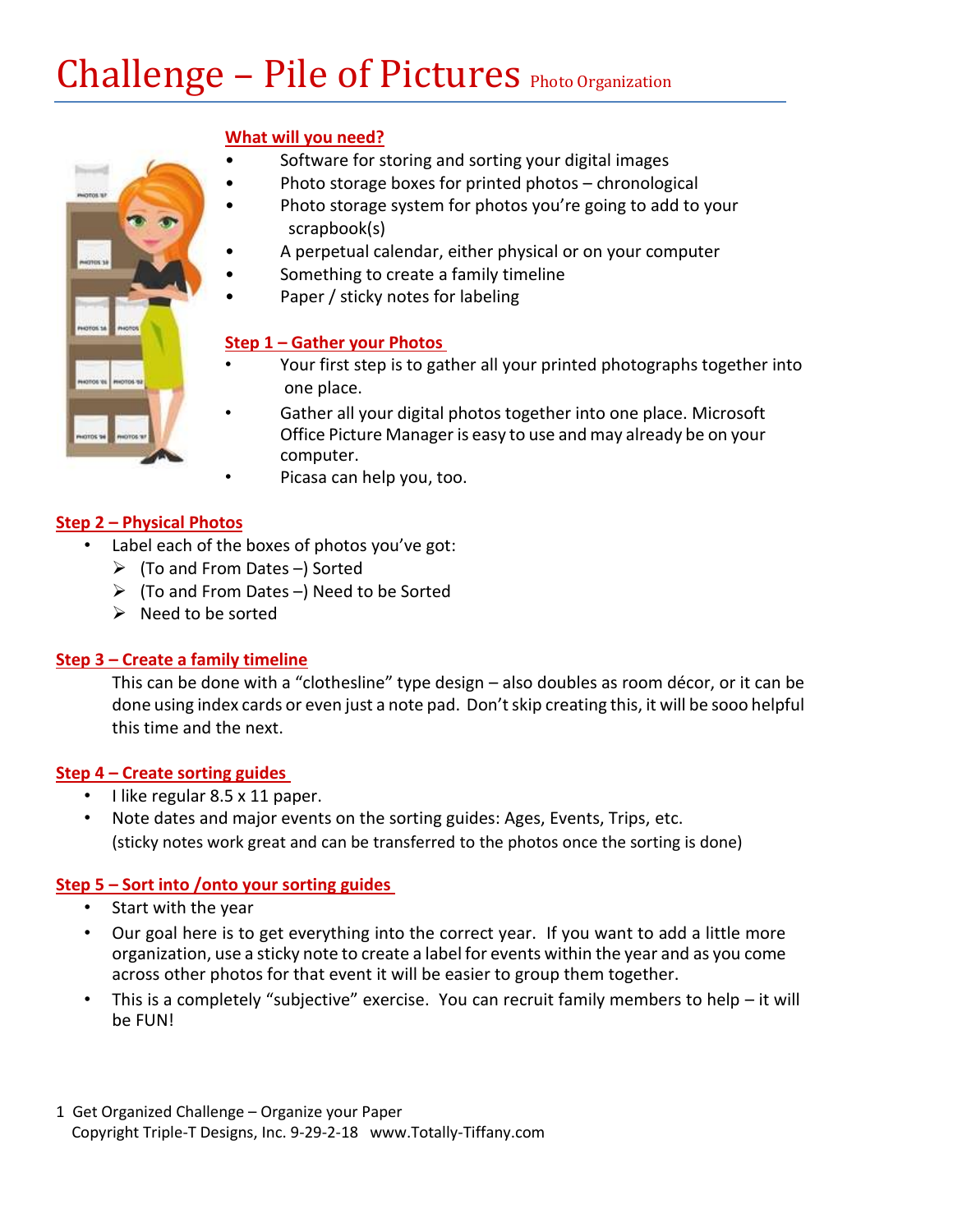#### **Step 6 – Sort stacks into "events" and preplan for scrapping.**

How many pictures will you use on a page? Decide this first, it will be really helpful as you're grouping pictures for scrapbooking.

- Sub-sort each year stack chronologically and by event; Christmas, Easter, Birthdays, Vacation, etc.
- Create folders for each event **you are going to scrap about**.
- Choose the number of layouts and note it on the folder
- Select the pictures you will use for the layouts
- Put the photos you will use into the folder. Put the remaining photos into your chronological photo storage box. Use sticky notes to tag/separate them.
- Put the photos in the folders into a box labeled "Photos to Scrap (year/dates)".

#### **Digital Photo Storage**

- Download photos into the right folder the first time!
- Inside the "My Photos" file, create files for each year.
- Within each year, create files for each event.
- Create files for "scrapping" the same way we did in the physical sort. Once these photos are printed, add a note to the digital file reminding yourself that they pictures were printed and where you stored them.

#### **Digital Photo Storage - Tagging Photos**

• Tag just a few of the images in your folder – no need to tag *every* photo. Just be sure you've got at least one tag with each person's name, place, event, etc. in each folder.

#### **Tagging Tips**

- Use a perpetual calendar to "aid" your memory.
- Be consistent Date 20100709, Main Subject (or Event), People
- Keep keystrokes to a minimum
- Don't do ALL the pictures  $-$  it's not necessary
- Be REALISTIC! Not every group of photos needs to be sorted and organized. Worry about the things that are MOST important to you.
- $\checkmark$  Perpetual Calendars make it easy to stay consistent. Create one on your computer or purchase one.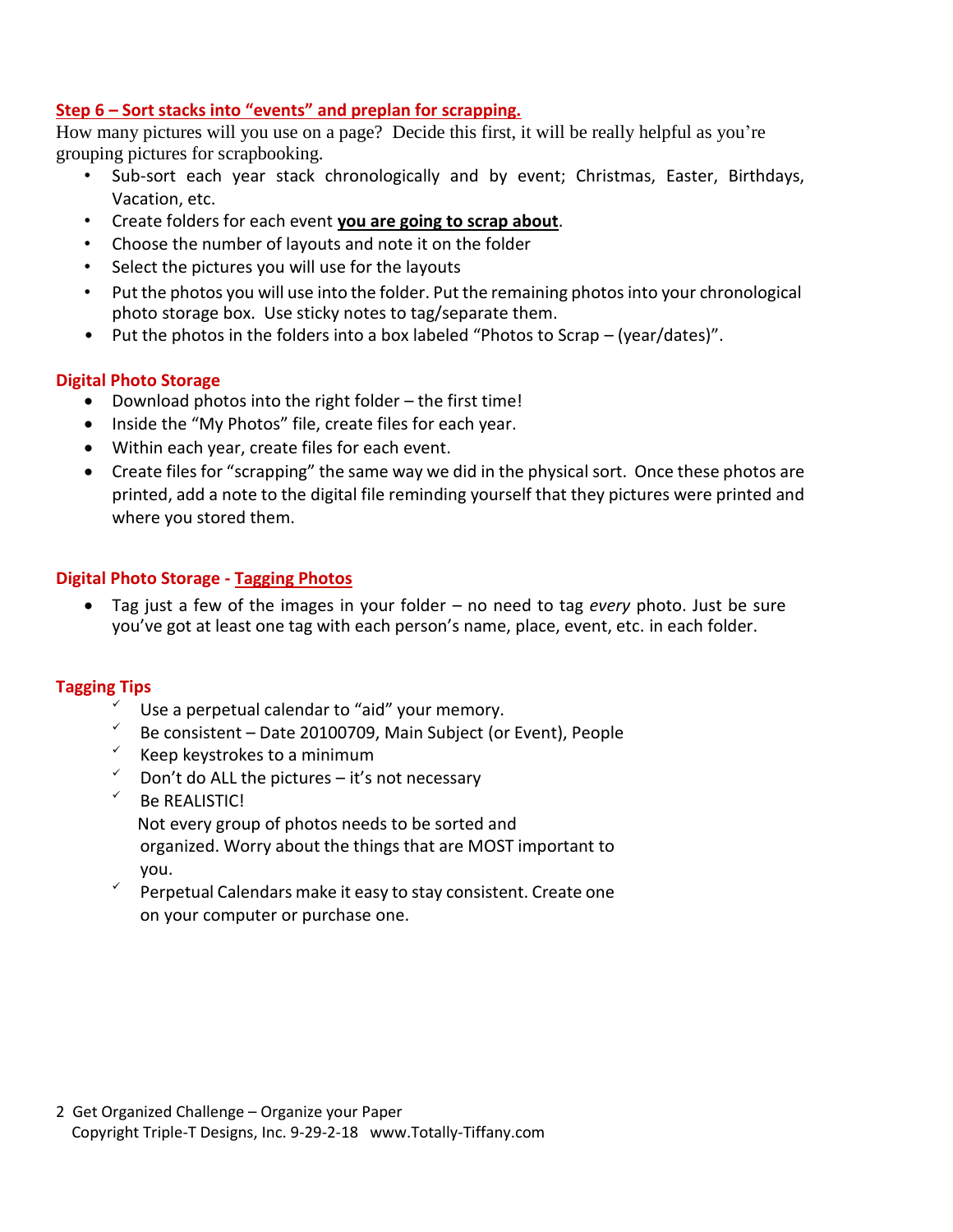# Challenge #6 Checklist

- $\Box$  Establish your physical (printed) and computer (digital) photo filing systems.
- $\Box$  Sort 2 boxes/Piles/Drawers of photos. Add one additional box for each "family" helper you recruit.
- $\Box$  Sort one year of digital photos.
- $\Box$  Sort 4" of paper
- $\Box$  Post your progress on the [FaceBook Group](https://www.facebook.com/groups/2011GetOrgChallenge/) page or send us an email.
- $\Box$  When you complete this challenge Reward Yourself!

"There are no bad pictures; that's just how your face looks sometimes."

## ― **Abraham Lincoln**

"Sometimes I arrive just when God's ready to have someone click the shutter."

## ― **Ansel Adams**

"Nothing is ever really lost to us as long as we remember it."

― **Lucy Maud Montgomery, [The Story Girl](https://www.goodreads.com/work/quotes/1161931)**

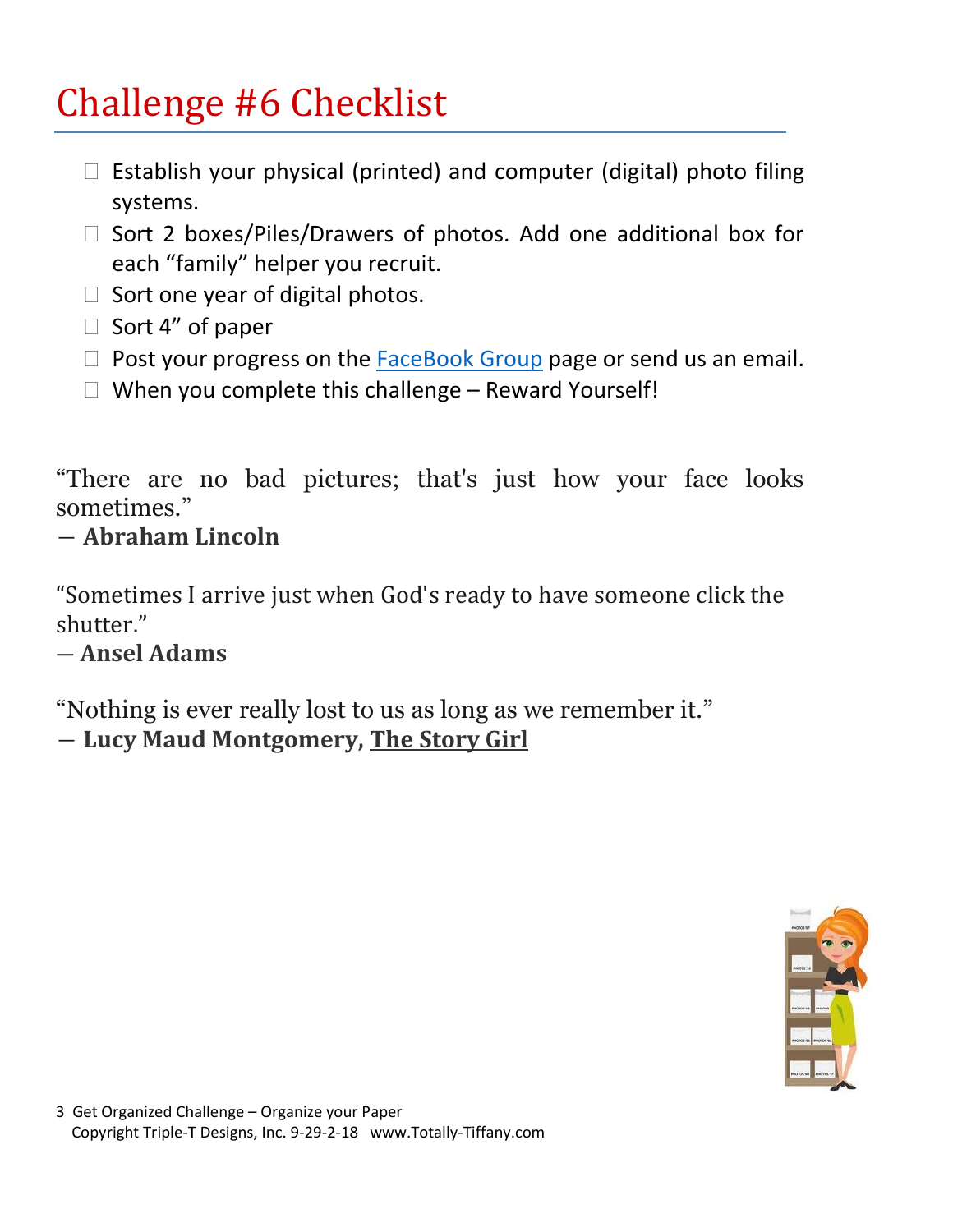## Products Tiffany talked about in the Photo Organizing class:



## $4x6$  or  $5x7$  [Fab File](https://www.totally-tiffany.com/product-category/fab-files-organize-your-paper-crafting-supplies/) – each includes 6 file folders.











The [3" Flippin' Storage Binder](https://www.totally-tiffany.com/product/stamp-storage-binder/) features pocket pages that are 4x6 & 5x7. [Pages](https://www.totally-tiffany.com/product/4x6-5x7-craft-storage-solution/) can also be purchased separately.

The [Monica Buddy Bag](https://www.totally-tiffany.com/product/inks-4x6-embossing-folders-cards-monica-organizer/) will hold up to 300 4x6 photos.

4 Get Organized Challenge – Organize your Paper Copyright Triple-T Designs, Inc. 9-29-2-18 www.Totally-Tiffany.com